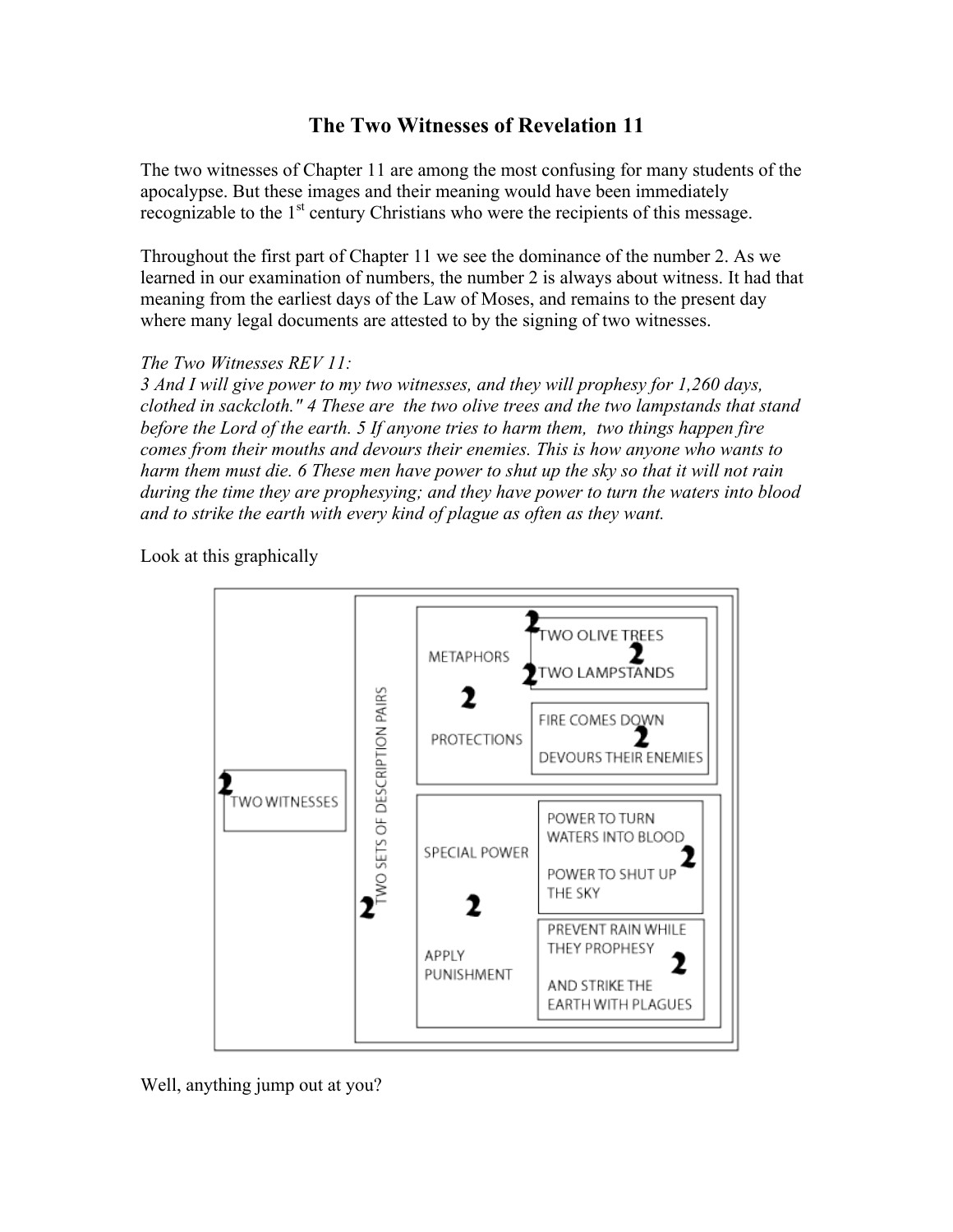How about the number 2? John is leaving us no question that this section is about witness.

Now go back to the beginning of the chapter and look how John helps us identify what these two are witnesses too.

*1I was given a reed like a measuring rod and was told, "Go and measure the temple of God and the altar, and count the worshipers there. 2But exclude the outer court; do not measure it, because it has been given to the Gentiles. They will trample on the holy city for 42 months.*

John is specifically told to measure, or evaluate, the worshippers at the temple, but not the outer court because it is given to the Gentiles. This is definitely a call to take stock of Israel. So the two witnesses are going to tell us something about Israel.

Now we have to take a moment and go sideways a little bit to figure out the 42 months. This of course is the heart of pre-millennial interpretation of a future tribulation and the division of events into three and a half year time lines. This comes because we have so many occurrences of this calculation.

What we find is

In Chapter 11 (the time of the witnesses) 42 months (verse 2) 1,260 days (verse 3) Three and a half days (verse 9 and 11)

In Chapter 12

1,260 days (verse 6) Time, Times and half a Time (or three and a half times) (Verse 14)

Because John uses so many different "periods" we can be sure he is NOT pointing to a specific time length – that is, this not about three and a half years. The emphasis is on the 3 ½, not the incremental measure. Of course 3 ½ only makes sense in apocalyptic numerology as half of seven, this is the clue that points in the direction of a solution. While many people will try to attach this to the period of siege by Antiochus Epiphanies in 167 BC, I think the answer is easier than that.

The answer is found when we identify the witnesses of Chapter 11a; the woman and child in Chapter 12 and look at what happens in between – or in 11b.

Let's go back to the witnesses.

The clues obviously point to the identities of Moses and Elijah. Many people think this indicates others will come "like" Moses and Elijah, or perhaps Moses and Elijah themselves would reappear. Interestingly enough, these are two for whom we have no